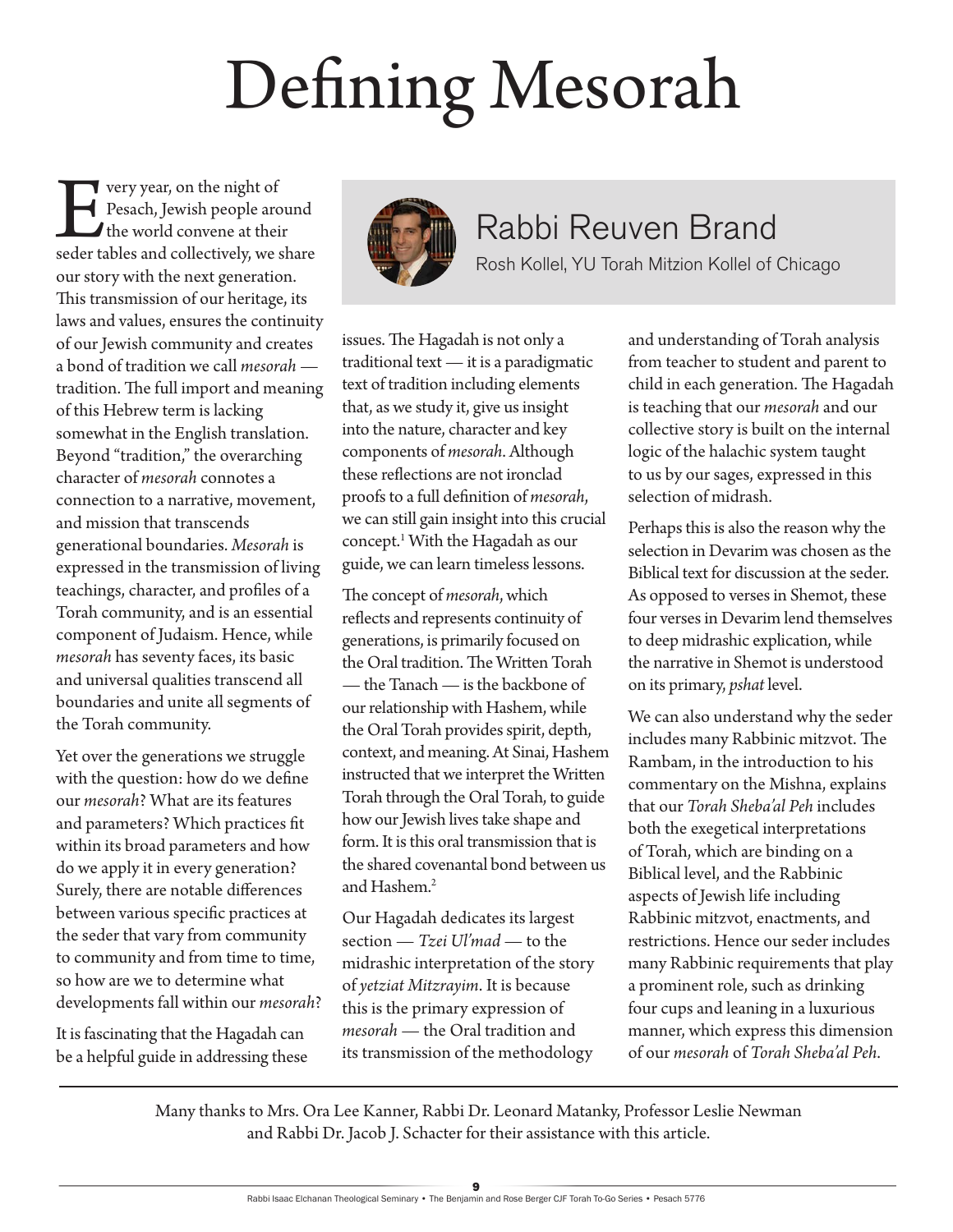However, it is not only the legal, learning aspects of Torah that comprise *mesorah*. There is a second, core aspect of *mesorah*. It transmits the behaviors and practices of generations over time, reflecting the contours of the Torah community. Rabbi Joseph B. Soloveitchik developed this notion at length in a Yahrzeit shiur in memory of his father:

שתי מסורות ישנן: א $\left( \mathbf{x} \right)$  מסורה אחת המתיחסת כולה למסורה שללימוד, ויכוח, משא ומתן והוראה שכלית, זה אומר כך וזה אומר כך, זה נותן טעם לדבריו וזה נותן טעם לדבריו, ועומדין למנין, כמו שהתורה מציירת לנו בפרשת זקן ממרא. ב) מסורת מעשית של הנהגת כלל ישראל בקיום מצוות וזו מיסדת על הפסוק "שאל אביך ויגדך זקניך ויאמרו לך. $w$ " **שיעורים לזכר אבא מרי ז"ל חלק א' עמ' רמ"ט**

*There are two types of mesorah: 1) One type of mesorah that wholly relates to learning: the debate, the exchange and the logical instruction; one says this and one says that; one provides his reasoning and the other provides his reasoning and they come to a consensus as the Torah describes in the section about the rebellious elder. 2) There is a mesorah* 

*based on the [actual] practices of the Jewish people and this is based on the verse "Ask your father and he will relate it to you, the elders and they will tell you."* **Shiurim L'Zecher Abba Mari z"l Vol. I pg. 249**

Therefore, our seder includes not only paragraphs of *limud* and Rabbinic requirements derived through *limud*, it also shares a vision of the way a seder should take shape. These traditions of *mesorah* include various *minhagim* — customs. Some customs are the *mesorah* of a particular community that develop over time, such as which specific vegetables to use for dipping and how to arrange the seder plate. Other traditions are universal and remain unmoved. One example is the practice of leaning as an expression of freedom. The overwhelming tradition is to maintain our fealty to the Talmudic practice of reclining even though its rationale is no longer operative today.<sup>3</sup>

The Hagadah also teaches by example that the sages of the generation — the *chachmei hamesorah*, in the words

of Rabbi Joseph B. Soloveitchik, are crucial to defining *mesorah*. In his brief introduction to the *Mishne Torah*, the Rambam enumerates the names of forty sages who transmitted the tradition from Moshe at Sinai to Rav Ashi at the close of the Talmud. This list is not merely a historical record; it serves to identify the stewards of the *mesorah* over the generations. Mesorah is not only transmitted by communal practice it is shepherded and defined by the Rabbinic stewards of each generation. Rabbi Soloveitchik discussed this idea in a talk he delivered on June 19, 1975 to the RIETS Rabbinic alumni:<sup>4</sup>

*The truth in talmud Torah can be achieved through singular halachic Torah thinking, and Torah understanding. The truth is attained from within, in accord with the methodology given to Moses and passed on from generation to generation. The truth can be discovered only through joining the ranks of the chachmei hamesorah.*

This idea was expressed by Rabbi

There are two types of mesorah, one that wholly relates to learning: the debate, the exchange and the logical instruction and there is a mesorah based on the [actual] practices of the Jewish people.

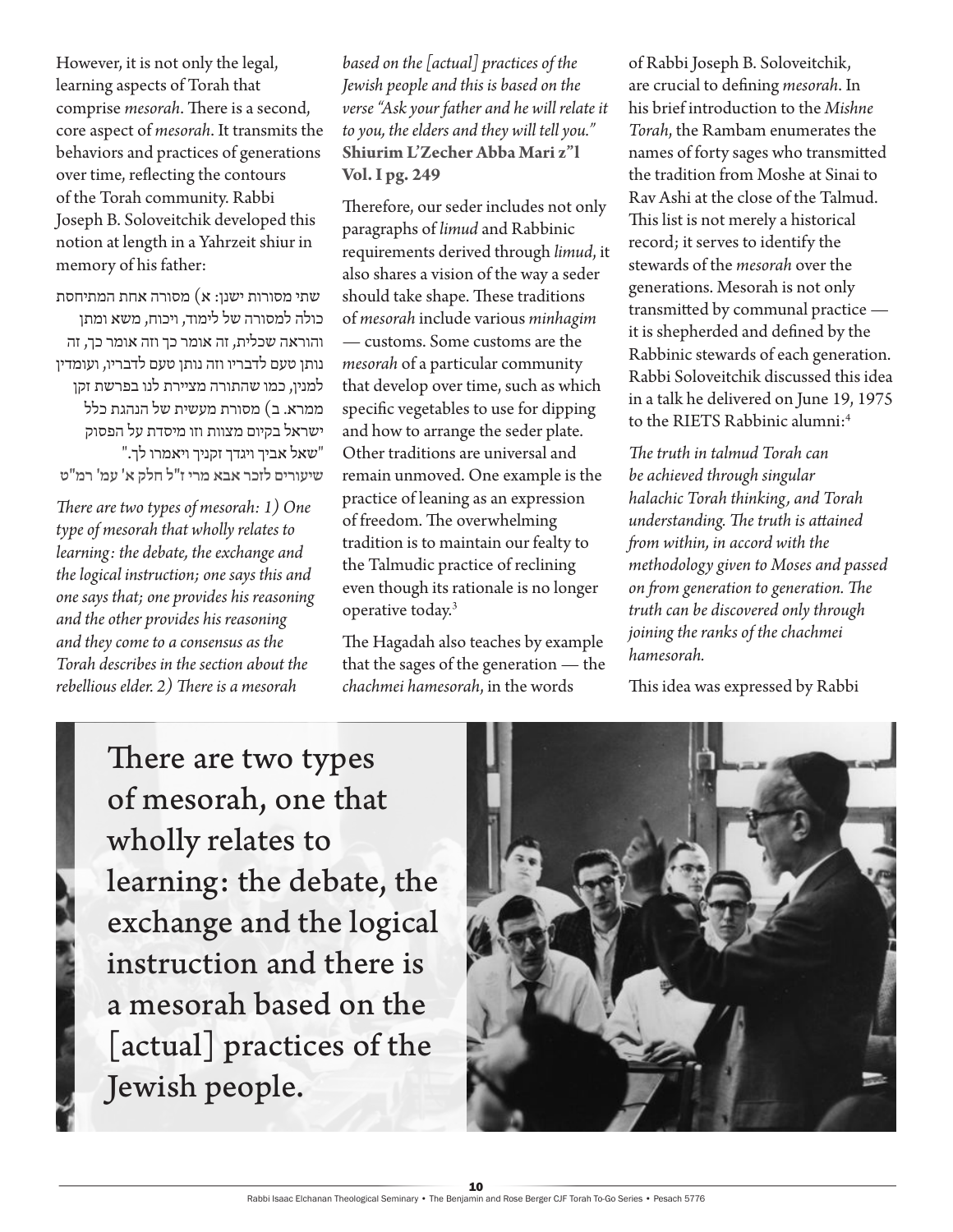Soloveitchik more than thirty years earlier based on conversations and teachings that he received from his own father:<sup>5</sup>

פעמים רבות הרצתי לפני אבא מרי הגאון החסיד, זצ"ל, והוא שבח את הדברים מאד וגם חזר עליהם בשיעוריו, כי מדברי הרמב"ם מוכח, שמסורה מהוה חלות שם בפ"ע בנוגע לתורה שבע"פ, ואינה רק דין נאמנות וברור. ונראה, דבעיקר של אמתת תורה שבע"פ נאמרו שתי הלכות מיוחדות: א( דחכמי המסורה ממשה ואילך נאמנים למסר את התורה שקבלו מסיני, ותורה שבע"פ, המצויה עכשיו בידינו, היא, היא, אותה התורה, שנתנה למשה מפי הגבורה; ב( דעצם הקבלה אינה רק מעשה בירור בעלמא, אלא מהוה חלות שם בפ"ע של מסורה וקבלה, דתורה שבע"פ נתנת להמסר כמו תורה שבכתב, שנתנה להכתב, ועצמה של תורה שבע"פ נתפס במסורה כמו זו שבכתב — בכתיבה. *Many times I presented this idea to my father, the pious scholar, zt"l, and he greatly praised this idea and presented it in his lectures — that from the language of Rambam, it is clear that the mesorah has its own unique status when it comes to the Oral Tradition. It is not merely a means of verifying the information. It seems that there are two distinct laws regarding the verification of the Oral Tradition. 1) The scholars of the mesorah from Moshe Rabbeinu and on are the authorities to transmit the Torah that was received from Sinai and the Oral Tradition that is now in our hands is the same Torah that was given to Moshe by the Almighty. 2) The actual transmission is not just a means of verification but has an independent status of mesorah. The Oral Tradition was intended to be transmitted the same way that the Written Torah was intended to be written. The actual Oral Tradition achieves its status through mesorah just as the Written Torah achieves its status through writing it.*

We now appreciate why our Hagadah introduces the story of the Exodus with the story of five Tanaim (rabbis

of the Mishna) in Bnei Brak, who discussed *yetziat Mitzrayim* all night. We open our seder with this anecdote not just to show the extent to which we should aspire to perform this great mitzvah, but also to frame it in the context of our *chachmei hamesorah*. We recognize that there are great sages, people who devote themselves so fully to Torah that their study would continue unabated had they not been interrupted by their students, to whom we look for direction when shaping our story of *vehigad'ta levincha* — you shall tell your children.

This story also alludes to the community's role in guiding the *mesorah*. While the Rabbinic luminaries of each generation are the arbiters of *mesorah*, they do so with sensitivity to and in concert with the community. Hence it was the students, the populace, who reminded the sages that it was time for Shacharit, and the Bnei Brak seder then ended. The Rabbis' students, who comprise and are immersed in the general population, reflect the realities and needs of the people of that time so that the sages can lead in a way that meets the needs of the specific time and place.<sup>6</sup> In addition, the students' presence was also important to establish a communal precedent that *sippur yetziat Mitzrayim* may be fulfilled all night, in accordance with the view of Rabbi Akiva. It is up to the *chachmei hamesorah* to determine normative practice, and it is the community that carries the responsibility to maintain the *mesorah* and continue its practice. It is precisely due to this fealty, that the *chachmei hamesorah* give significant weight to the practices of the community as they reflect the *mesorah*. 7 Therefore, even Hillel the elder, when faced with a Pesachrelated question about which he was

unsure, instructed his questioners to inquire how people practice to clarify what the ruling should be:

אמר להן הלכה זו שמעתי ושכחתי אלא הנח להן לישראל אם אין נביאים הן בני נביאים הןלמחר מי שפסחו טלה תוחבו בצמרו מי שפסחו גדי תוחבו בין קרניו ראה מעשה ונזכר הלכה ואמר כך מקובלני מפי שמעיה ואבטליון. **פסחים סו.**

*"I have heard this law," he answered, "but have forgotten it. But leave it to Israel: if they are not prophets, yet they are the children of prophets!" On the morrow, he whose Passover was a lamb stuck it [the knife] in its wool; he whose Passover was a goat stuck it between its horns. He saw the incident and recollected the halachah and said, "Thus have I received the tradition from the mouth[s] of Shemaiah and Abtalyon."* **Pesachim 66a (Soncino Translation)**

We learn an additional lesson from the next section of the Hagadah: that an individual rabbi alone does not establish *mesorah*. The Hagadah relates that although Rabbi Elazar ben Azaryah viewed himself as a sage of seventy, he did not merit to teach the obligation of reciting *yetziat Mitzrayim* at night until Ben Zoma taught it. Rabbi Elazar ben Azarya was convinced of his view in the halacha and knew he was a great scholar. Yet it wasn't until his idea was recognized and accepted by the great Rabbinic authority of the generation (Ben Zoma was the senior Darshan, see *Sotah* 15) that it became normative *mesorah*. 8 When a question regarding a significant change in practice or approach in *mesorah* is raised, only a Rabbinic luminary, who is recognized by the Torah community as a giant of the generation, can establish a precedent for the *mesorah*. It is then that the practice becomes an accepted *mesorah* by the community.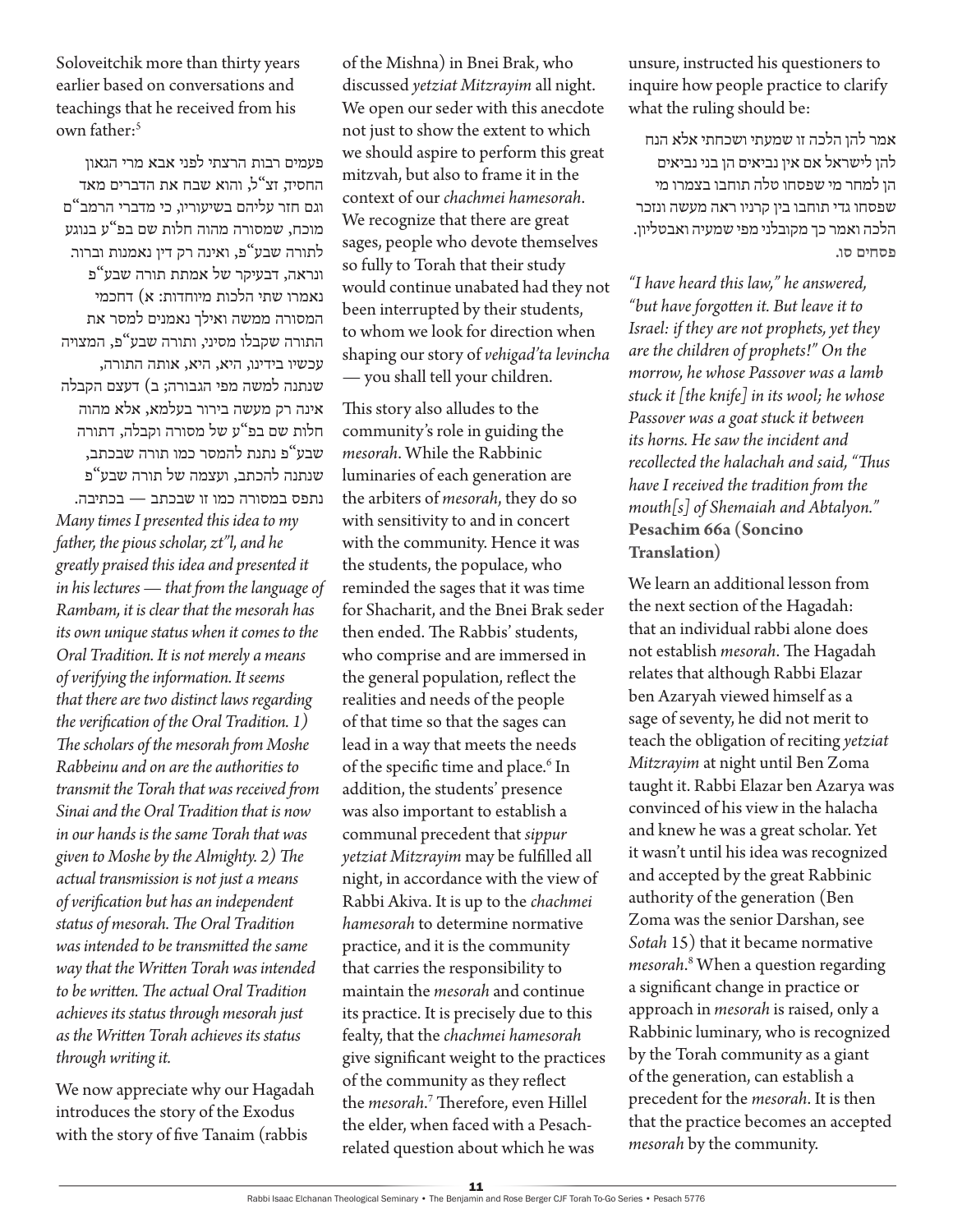Simultaneously, the great sages of the generation do not shape the contours of *mesorah* through the exercise of power or authority, rather though the weight and merit of their views. Perhaps this is why Rabban Gamliel, who was the most senior Rabbinic personality during the Yavneh period, is noticeably absent from the aforementioned seder of the five sages; according to the Tosefta, he was celebrating the seder in Lod. The seder scene we describe likely occurred while Rabban Gamliel was removed from his role as Nasi of

the Beit Din due to his overly harsh imposition of authority over his disciple, Rabbi Yehoshua. The Gemara (*Berachot* 27) relates that the Rabbinic community removed Rabban Gamliel from his post and replaced him with Rabbi Elazar ben Azarya. For this reason, Rabbi Elazar ben Azarya is seated at the head of the table in Bnei Brak, in the center of the Rabbis.9 We learn that no matter how great a sage one may be, the halacha and *mesorah* cannot be determined by force, only by consensus of sages.<sup>10</sup>

In closing, we can readily understand why *mesorah* plays such a central role in the seder and the Hagadah, since its focus — the mitzvah of *sippur yetziat Mitzrayim*— is primarily an educational one. Ideally, it entails sharing our story with the next generation. It is precisely through a fealty to *mesorah* that we have a connection that transcends generations and a collective story to share.

Without the *mesorah* of learning, with its internal logic and intellectual rigor, and the *mesorah* of practice,

## **A Personal Account of The Rav on Mesorah**

The old Rebbe walks into the classroom crowded with students who are young enough to be his grandchildren. He enters as an old man with wrinkled face, his eyes reflecting the fatigue and sadness of old age. You have to be old to experience this sadness. It is the melancholy that results from an awareness of people and things which have disappeared and linger only in memory. I sit down; opposite me are rows of young beaming faces with clear eyes radiating the joy of being young. For a moment, the Rebbe is gripped with pessimism, with tremors of uncertainly. He asks himself: Can there be a dialogue between an old teacher and young students, between a Rebbe in his Indian summer and students enjoying the spring of their lives? The Rebbe starts his shiur, uncertain as to how it will proceed.

Suddenly the door opens and an old man, much older than the Rebbe, enters. He is the grandfather of the Rebbe, Reb Chaim Brisker. It would be most difficult to study Talmud with students who are trained in the sciences and mathematics, were it not for his method, which is very modern and equals, if not surpasses, most contemporary forms of logic, metaphysics or philosophy. The door opens again and another old man comes in. He is older than Reb Chaim, for he lived in the 17th century. His name is Reb Shabtai Cohen, known as the Shach, who must be present when *dinai mamonot* (civil law) is discussed. Many more visitors arrive, some from the 11th, 12th and 13th centuries, and others harking back to antiquity – Rabbeinu Tam, Rashi, Rambam, Raavad, Rashba, Rabbi Akiva and others. These scholarly giants of the past are bidden to take their seats. The Rebbe introduces the guests to his pupils, and the dialogue commences. The Rambam states a halacha; the Raavad disagrees sharply, as is his wont. Some students interrupt to defend the Rambam, and they express themselves harshly against the Raavad, as young people are apt to do. The Rebbe softly corrects the students and suggest more restrained tones. The Rashba smiles gently. The Rebbe tries to analyze what the students meant, and other students intercede. Rabeinu Tam is called upon to express his opinion, and suddenly, a symposium of generations comes into existence. Young students debate earlier generations with an air of daring familiarity, and a crescendo of discussion ensues.

All speak one language; all pursue one goal; all are committed to a common vision; and all operate with the same categories. A Mesorah collegiality is achieved, a friendship, a comradeship of old and young, spanning antiquity, the Middle Ages and modern times. This joining of the generations, this march of centuries, this dialogue and conversation between antiquity and the present will finally bring about the redemption of the Jewish people.

After a two or three hour shiur, the Rebbe emerges from the chamber young and rejuvenated. He has defeated age. The students look exhausted. In the Mesorah experience, years play no role. Hands, however parchment-dry and wrinkled, embrace warm and supple hands in commonality, bridging the gap with separates the generations. Thus, the "old ones" of the past continue their great dialogue of the generations, ensuring an enduring commitment to the Mesorah.

**Reflections of the Rav Vol. II pp. 22-23**